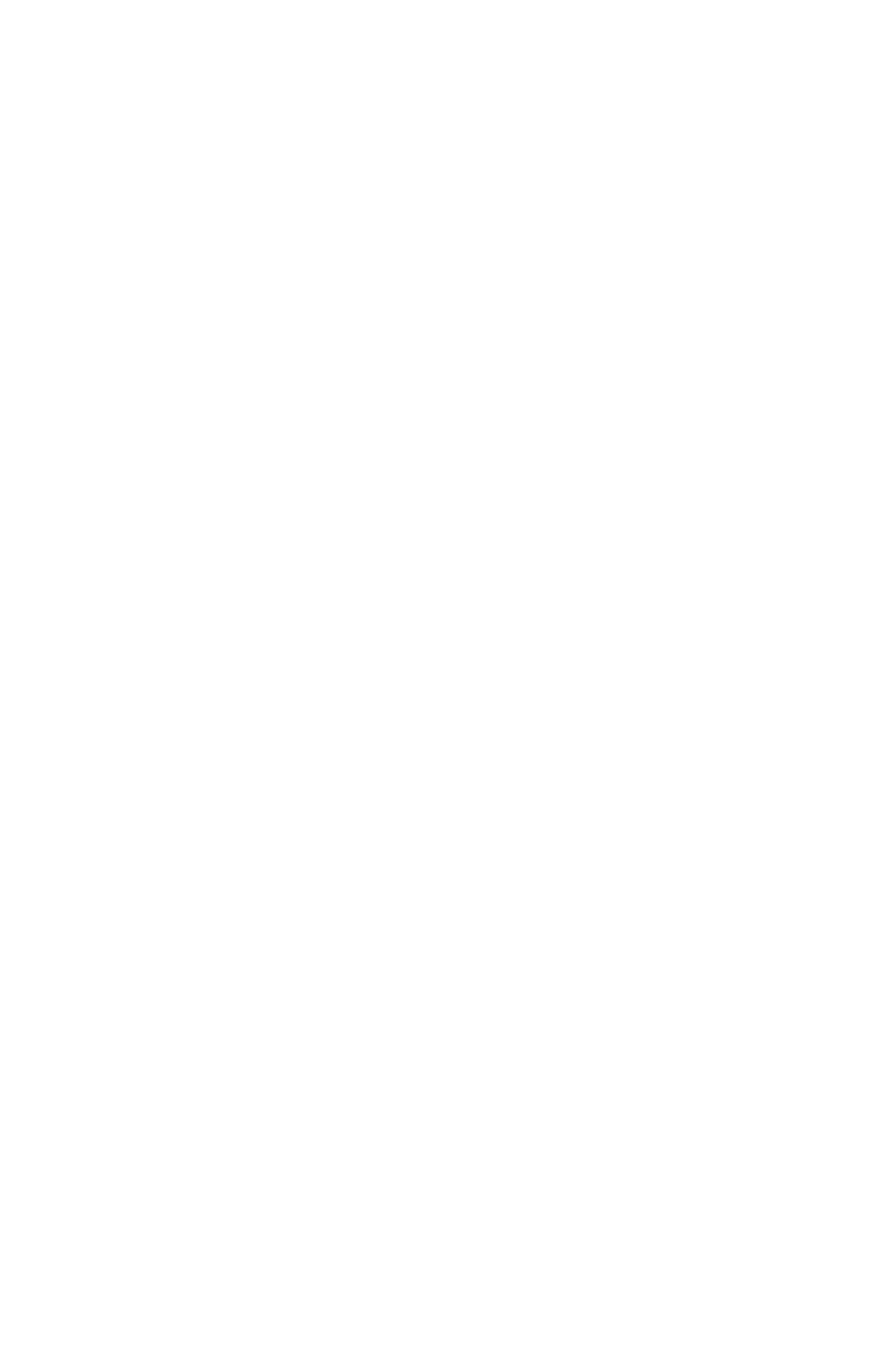# sermons on the acts of the apostles Chapters 1–7

John Calvin

Forty-four sermons delivered in Geneva between 25 August 1549 and 11 January 1551

> *Translated into English by* ROB ROY MCGREGOR



THE BANNER OF TRUTH TRUST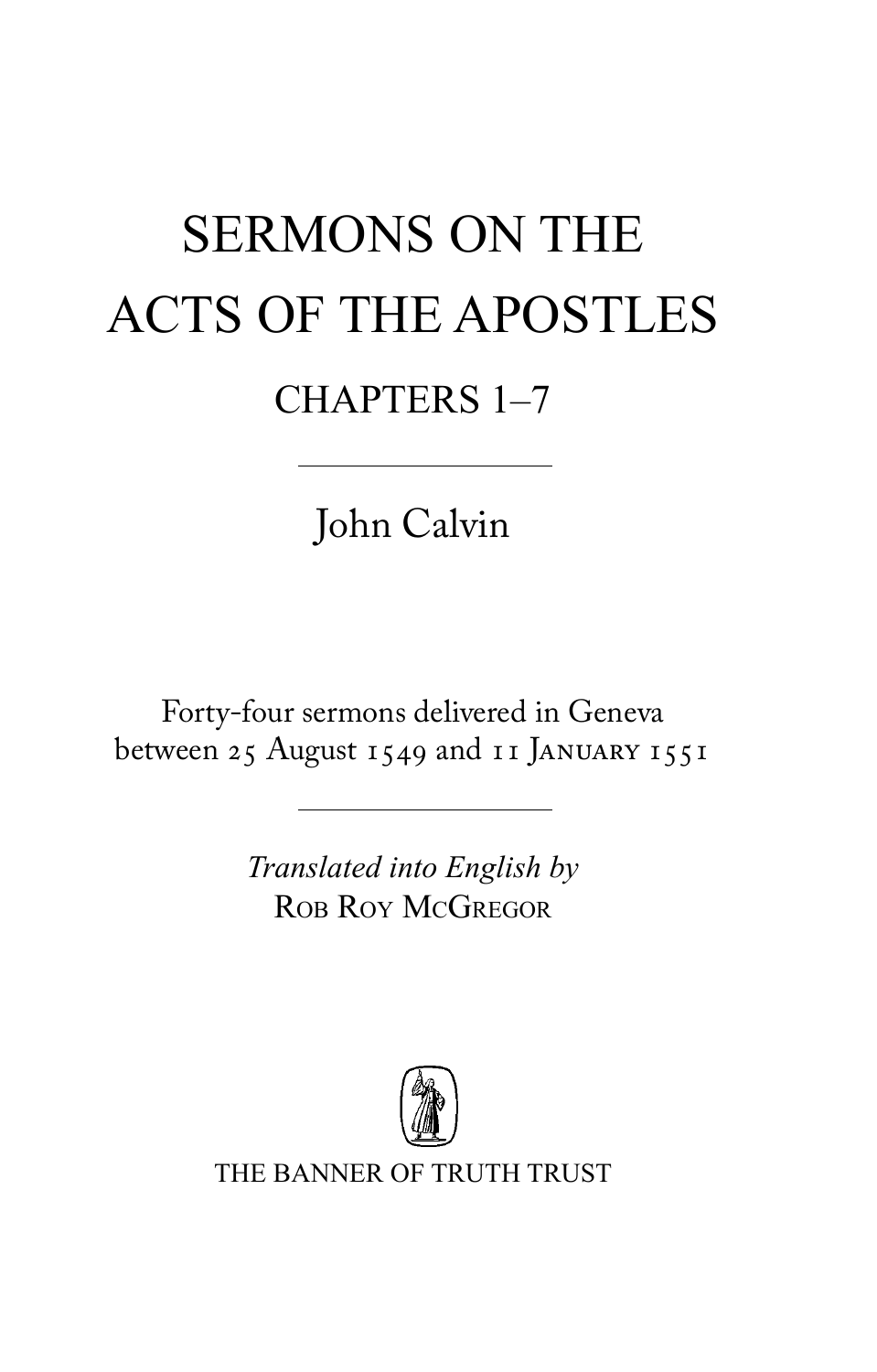#### the banner of truth trust 3 Murrayfield Road, Edinburgh EH12 6EL, UK P.O. Box 621, Carlisle, PA 17013, USA

\*

Translated from *Sermons on the Acts of the Apostles,*  edited by Willem Balke and Wilhelmus H. Th. Moehn, *Supplementa Calviniana*, volume 8 (Neukirchen-Vluyn: Neukirchener Verlag des Erziehungsvereins, 1994).

First Banner of Truth edition, 2008

© Rob Roy McGregor 2008

ISBN–10: 0 85151 ISBN–13: 978 0 85151

\*

Typeset in 11/15 pt Adobe Caslon Pro at The Banner of Truth Trust, Edinburgh Printed in the USA by Versa Press, Inc., Peoria, IL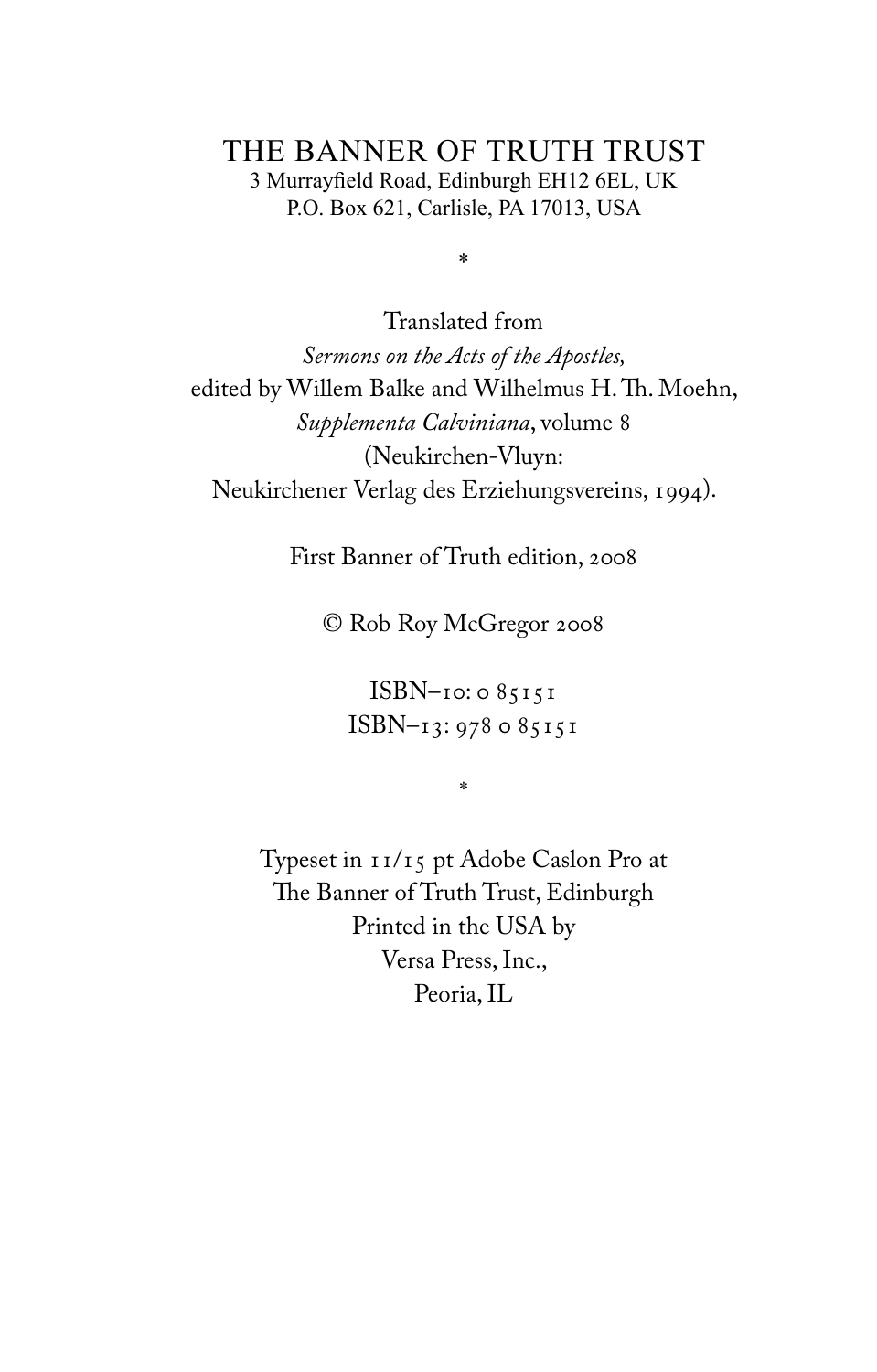#### **CONTENTS**

#### Translator's Preface

### Introduction by William B. Evans 1. Jesus' Work and Teaching Until His Ascension 1 (*Acts* 1:1–2) 2. How Peter's Sermon Bore Fruit 13 (*Acts* 2:36–38) 3. On Coming To Christ 27 (*Acts* 2:38) 4. To Whom The Promise Belongs 41 (*Acts* 2:39–40) 5. The Three Marks Of The Church 55 (*Acts* 2:41–42) 6. Bearing the Marks Of The Church 67 (*Acts* 2:43–45) 7. The Purpose Of Miracles 81  $(Acts_3:6-13)$ 8. The Way To Forgiveness 95 (*Acts* 3:17–19)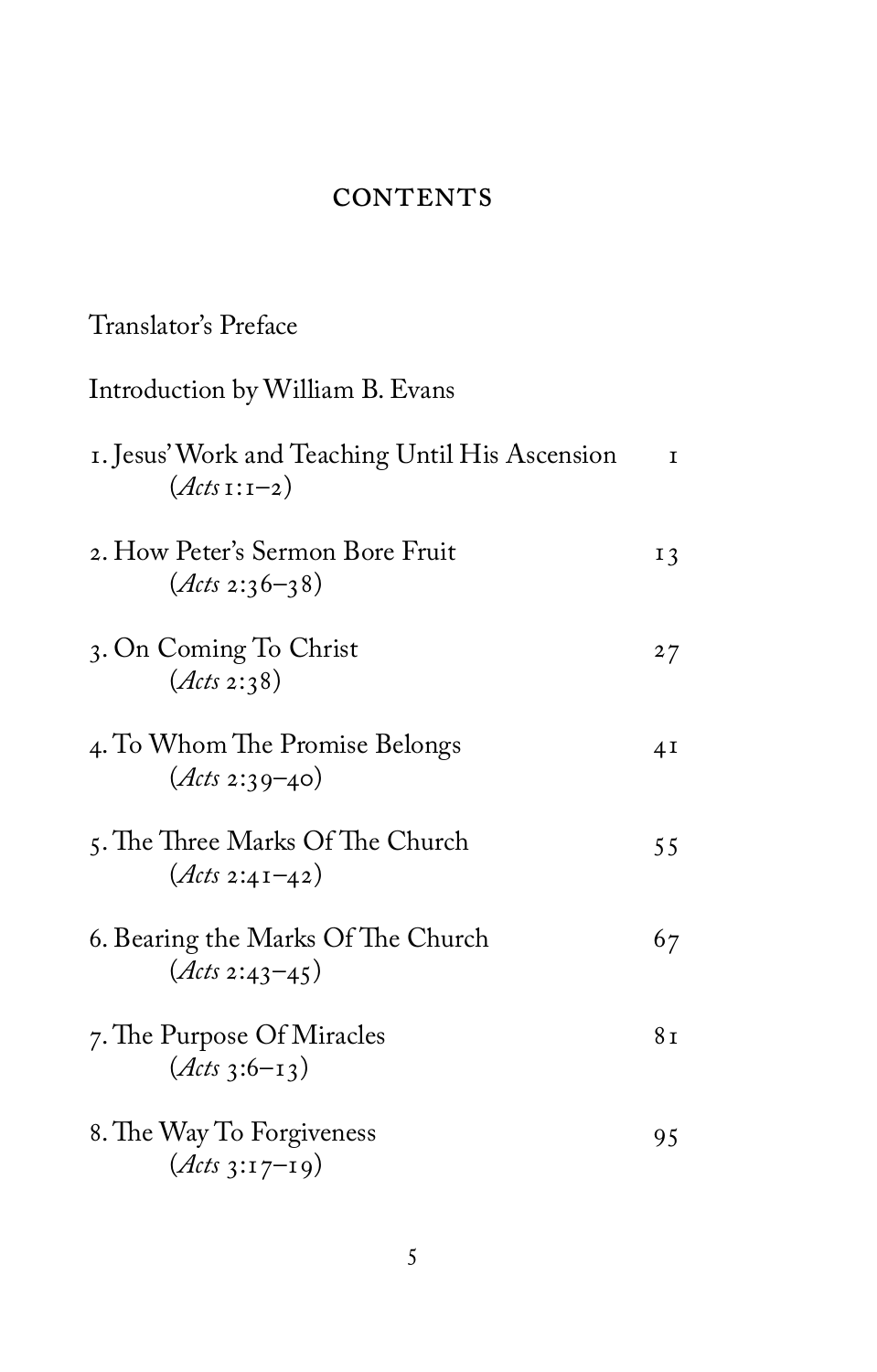#### SERMONS ON ACTS 1-7

| 9. The Preachers Of The Gospel Persecuted<br>$(Ats 4:1-4)$               | 109     |
|--------------------------------------------------------------------------|---------|
| 10. Preaching In The Power Of The Spirit<br>$(Ats 4:5-12)$               | 123     |
| II. The Source Of All Authority<br>$(\text{Atts } 4:16, 18-19)$          | 137     |
| 12. No Peace Where There Is Preaching<br>$(Ats 4:21-26)$                 | $I\,5I$ |
| 13. The Prayer Of Faith<br>$(Ats 4:24-31)$                               | 163     |
| 14. The Fellowship Of Saints<br>$(Ats 4:32-37)$                          | 177     |
| 15. The Motives For Christian Generoisty<br>$(Ats 5:1-6)$                | 189     |
| 16. Judged According To Our Merits<br>And Demerits ( <i>Acts</i> 5:7-15) | 203     |
| 17. Reverence For God's Majesty<br>$(Ats 5:17-21)$                       | 219     |
| 18. Strong In The Lord<br>$(Ats 5:17-21)$                                | 233     |
| 19. All To Submit To The Word's Authority<br>$(Ats 5:25-32)$             | 247     |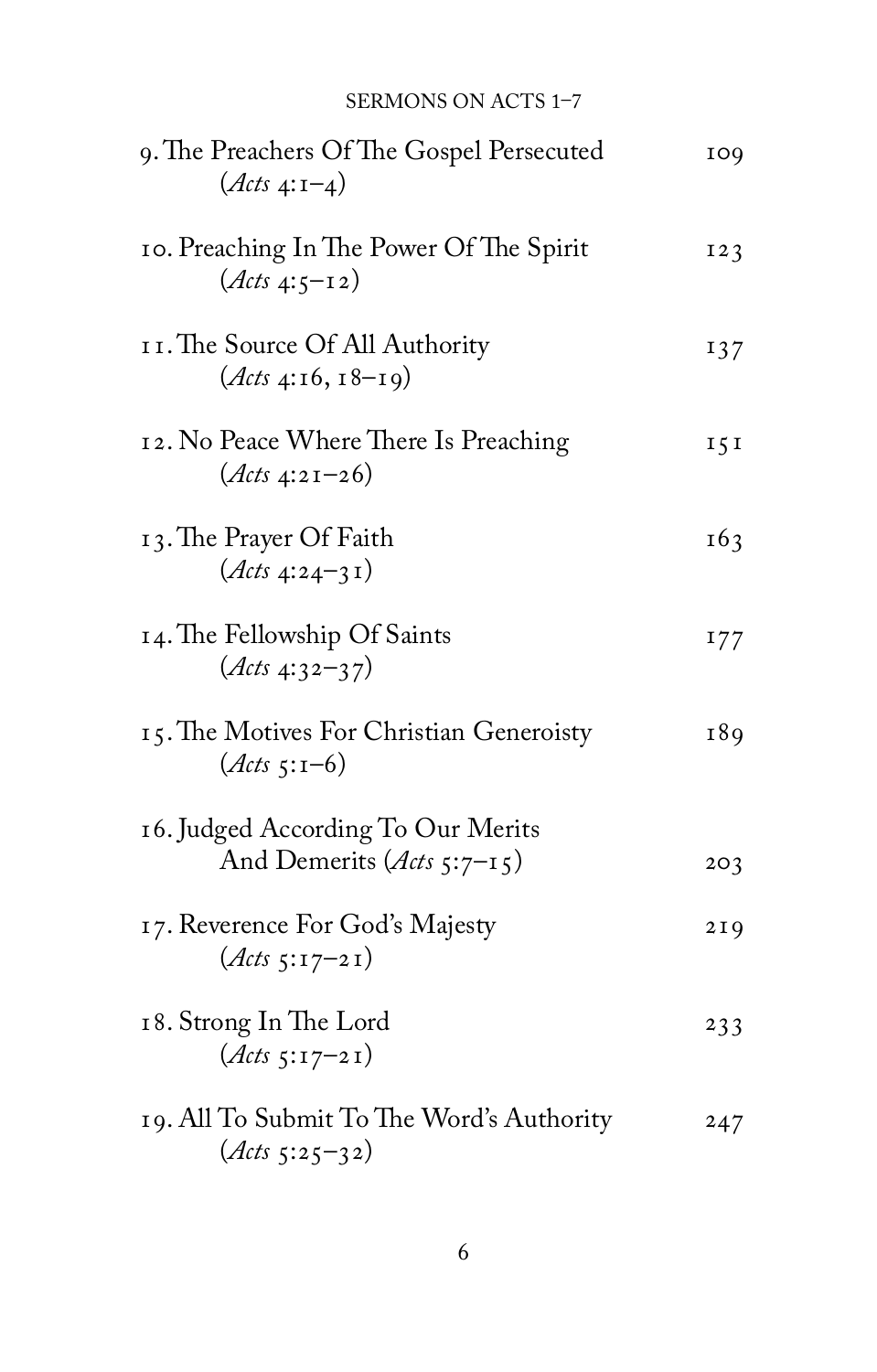| Contents                                                                       |     |
|--------------------------------------------------------------------------------|-----|
| 20. All Things Made New<br>$(Ats 5:30-32)$                                     | 263 |
| 21. God Preserves His Church<br>$(\text{Atts } 5:33-35, 38-39)$                | 277 |
| 22. The Honour Of Suffering For Christ's Name<br>$(Ats 5:40-42)$               | 291 |
| 23. The Qualifications Of Deacons<br>$(Ats 6:1-3)$                             | 305 |
| 24. True Discipleship<br>$(Ats 6:1-6)$                                         | 319 |
| 25. Learning, Teaching And Living<br>The Gospel Message $(\text{Atts } 6:7-9)$ | 333 |
| 26. Defending The True Observance<br>Of The Sacraments (Acts 6:11-15)          | 347 |
| 27. Faith's Total Commitment<br>$(Ats 7:1-4)$                                  | 365 |
| 28. Faith Must Be Tested<br>$(Ats 7:4-6)$                                      | 381 |
| 29. The Meaning And Use Of The Sacraments<br>$(Ats 7:8-9)$                     | 395 |
| 30. Our Shield And Defender<br>$(Ats 7:9-16)$                                  | 4II |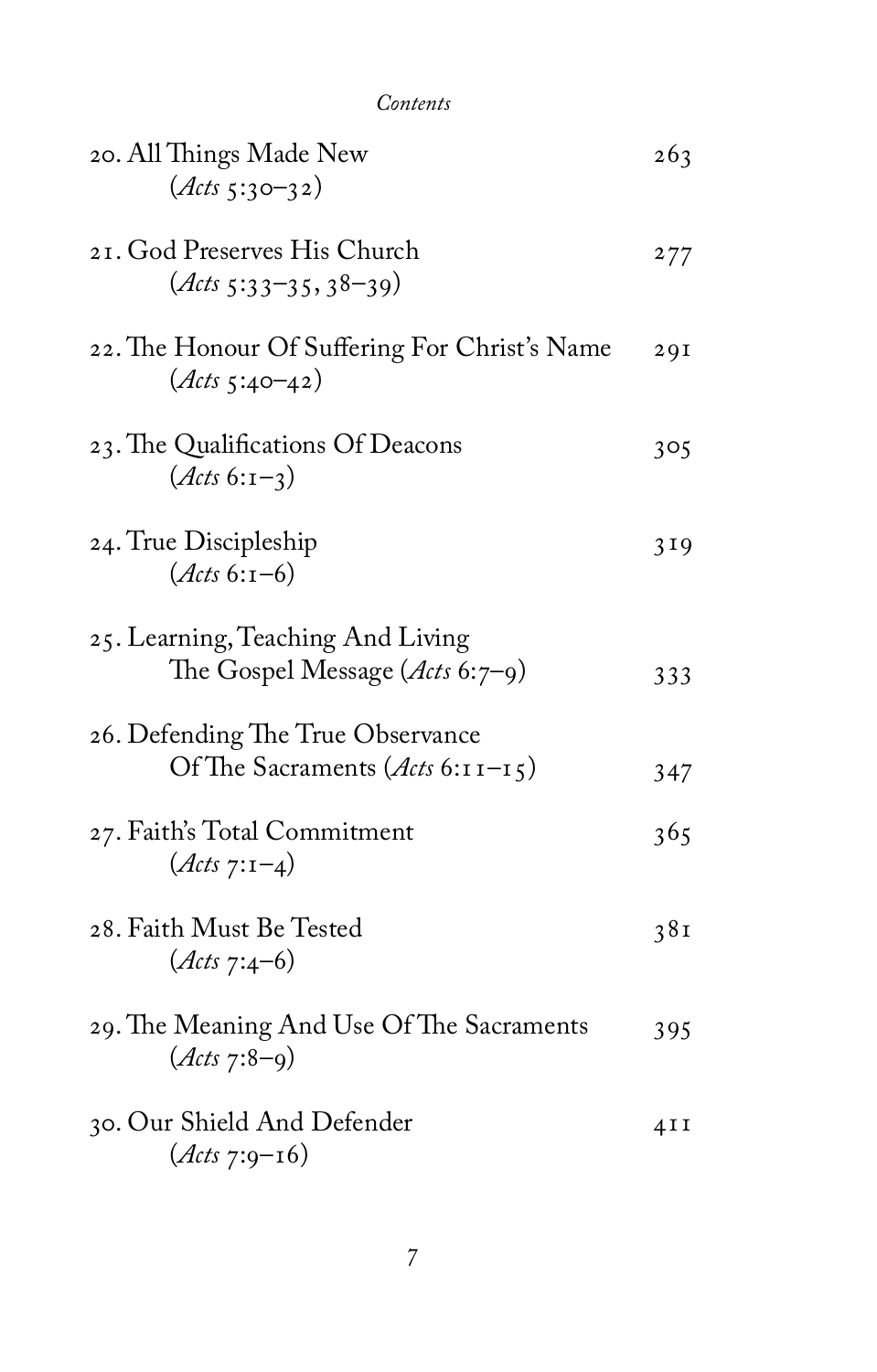| 31. Pride And Presumption Impede God's Grace<br>$(Ats 7:15-19)$ | 425 |
|-----------------------------------------------------------------|-----|
| 32. Faith's Struggle Against Unbelief<br>$(Ats 7:20-22)$        | 439 |
| 33. Persevering After A Good Beginning<br>$(Ats 7:23-31)$       | 455 |
| 34. Released From Fear Through God's Mercy<br>$(Ats 7:31-35)$   | 473 |
| 35. Redemption Is Of God Alone<br>$(Ats 7:35-37)$               | 489 |
| 36. God Speaks Through His Servants<br>$(Ats 7:37-38)$          | 505 |
| 37. God's Word Frees From Idolatry<br>$(Ats 7:38-42)$           | 523 |
| 38. The Penalty For Idolatry<br>$(Ats 7:42-43)$                 | 539 |
| 39. Divinely Directed Worship<br>$(Ats 7:42-44)$                | 555 |
| 40. Worship Is Spiritual And Personal<br>$(Ats 7:45-50)$        | 573 |
| 41. God's Authority Rejected<br>$(\mathcal{A}cts 7:51)$         | 589 |